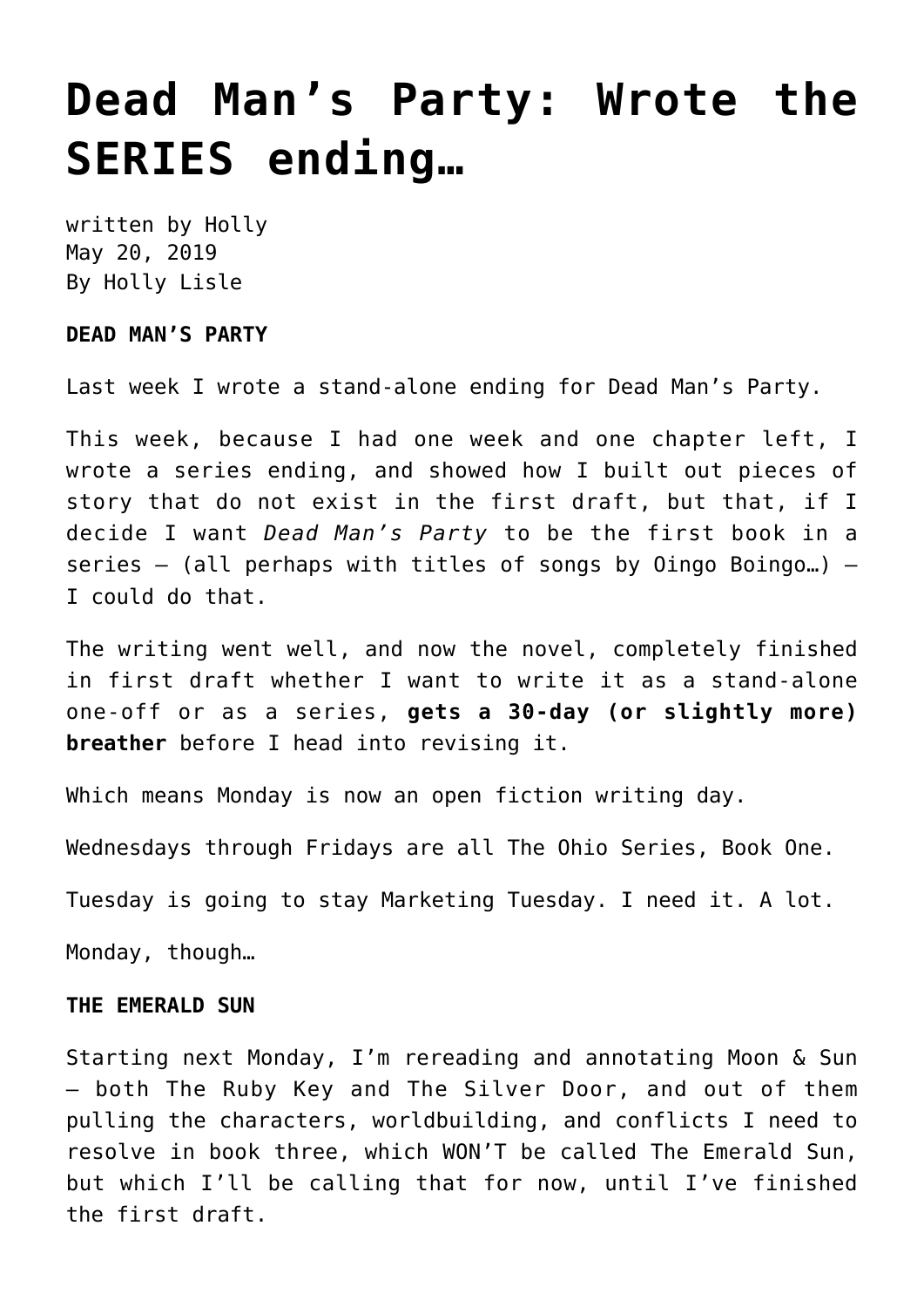Once I have that done, I'll start writing M&S III on Mondays. It won't be finished terribly quickly. But this way, it will finally get done.

## **HOW TO WRITE A NOVEL**

The completion of my demo novel ALSO finishes the writing portions of my **[How to Write a Novel](http://hollyswritingclasses.com/class/how-to-write-a-novel.html)** class.

This week I'll be building Lesson 38, in which I show folks who have finished their first novel how to streamline and adapt the processes in the course into their own personal, flexible, reusable novel-writing system.

And then I'll be building the Class Bonus. Still three days left to go on the vote on that, and there are still some folks who have not voted.

And the voting for the top few possibilities is CLOSE.

I'll be building a lot of the other suggestions as inexpensive paid workshops or little classes. Not all. But there were a lot of really good ideas folks came up with in suggesting what they wanted as their included bonus, and I think a lot of other folks might find them helpful, too.

Not going to say anything that might influence the voting (like hinting what the leaders are at the moment).

HOWEVER… This is everything on the ballot

- How to brainstorm and create bonus stories to promote a novel or series
- My personal Getting Shit Done daily writing system, in detail
- Behind the Scenes: DMP and the No One True Way novelwriting process
- 25 Alternative Idea-Generating Methods for Novels
- How to Resurrect and Complete Your Hard Drive Zombies (So They Stop Eating Your Braaaaainz)